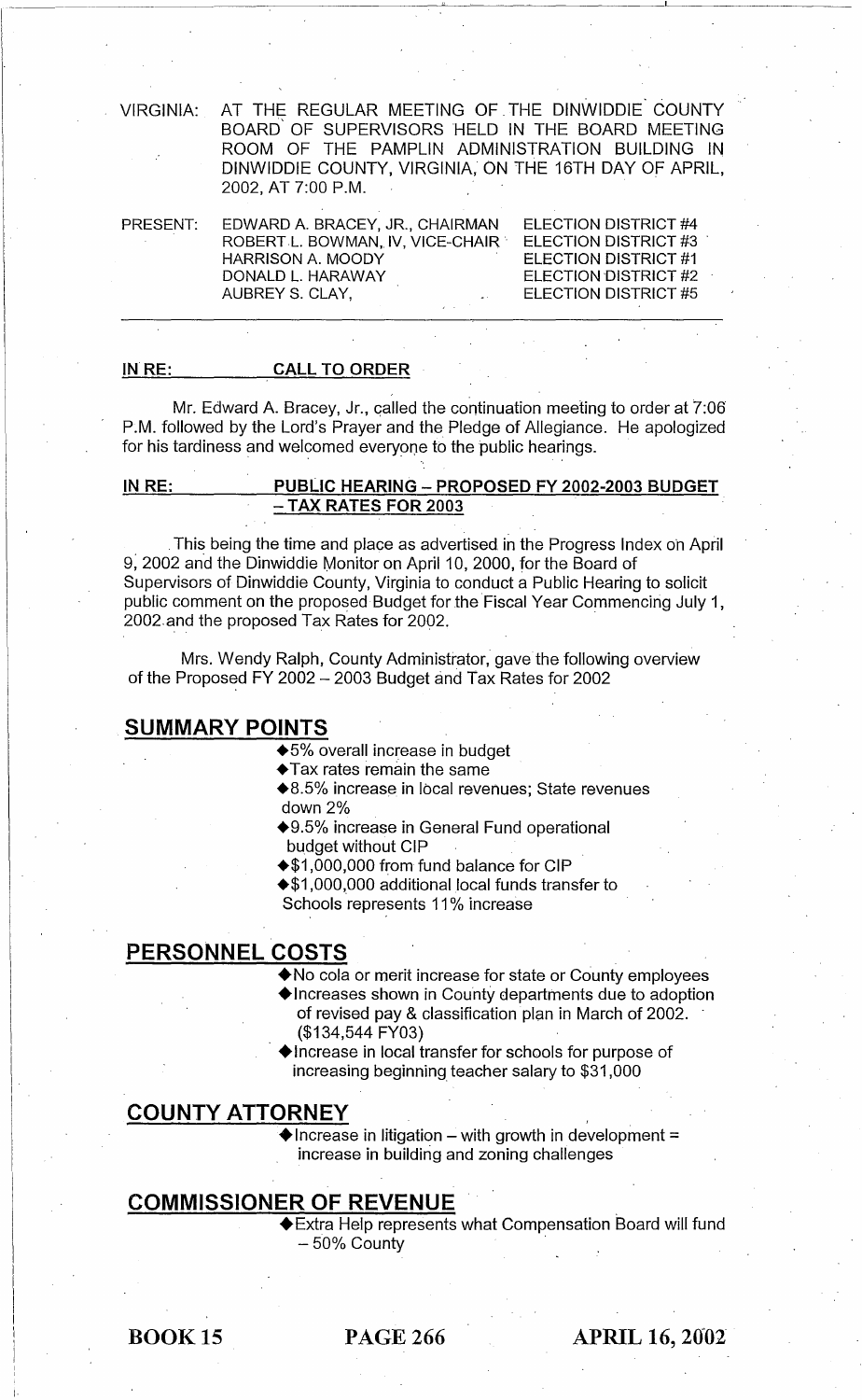$\label{eq:2.1} \frac{1}{\sqrt{2}}\int_{\mathbb{R}^3}\frac{1}{\sqrt{2}}\left(\frac{1}{\sqrt{2}}\right)^2\frac{1}{\sqrt{2}}\left(\frac{1}{\sqrt{2}}\right)^2\frac{1}{\sqrt{2}}\left(\frac{1}{\sqrt{2}}\right)^2.$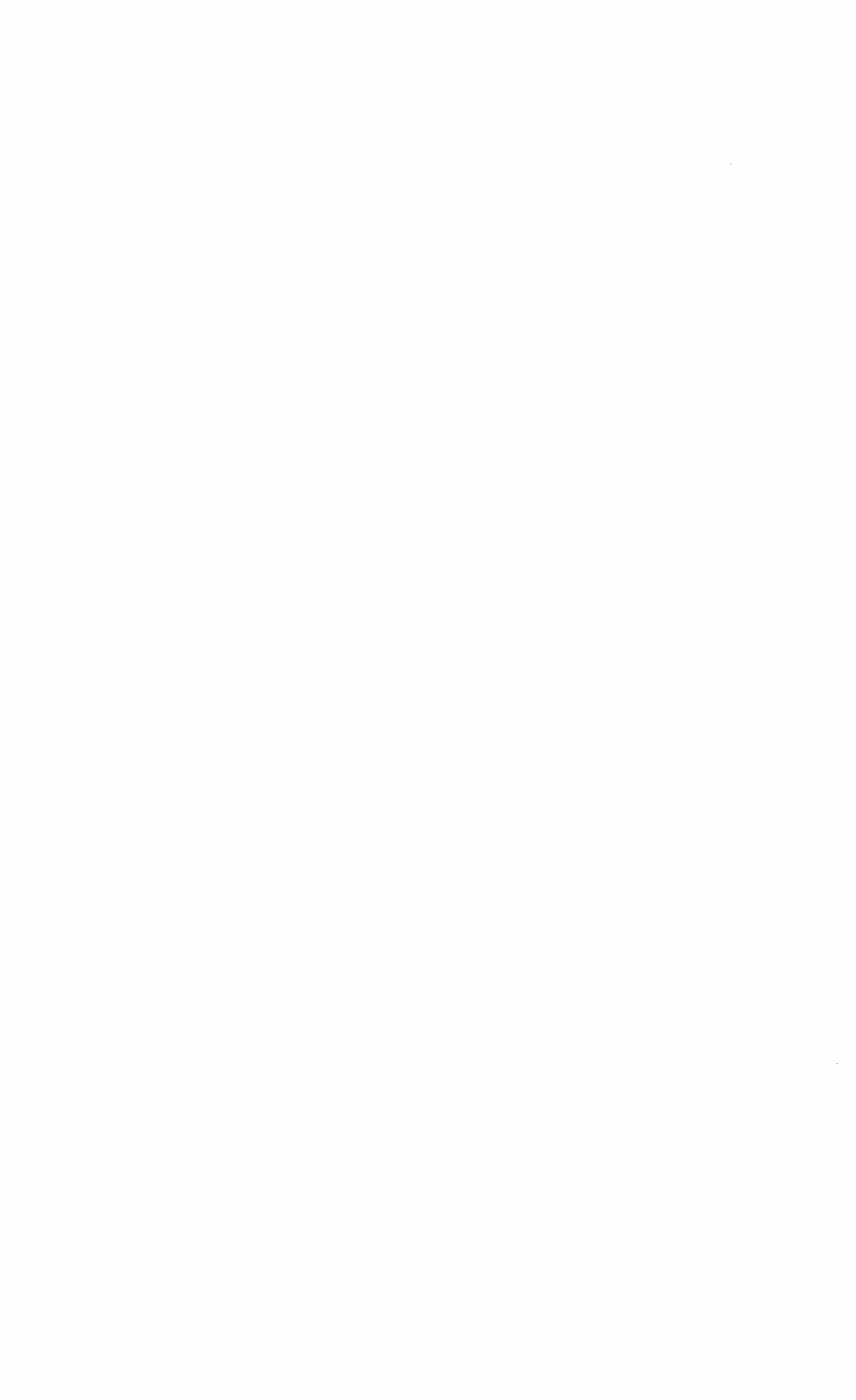## **TREASURER**

◆Increase in printing & binding  $\blacklozenge$  Increase in advertising & postage

 $\sqcup$ 

## **DATA PROCESSING**

- $\blacklozenge$  Increase for network server
- +Internet service being finalized
- $\blacklozenge$  Website being developed

## **GENERAL DISTRICT COURT**

◆Open Shelf Filing System

## **SHERIFF**

- $\blacklozenge$  Match provided for two school resource officers  $-$  Middle & High Schools
- +OARE Officer funding eliminated
- $\blacklozenge$  Increase in vehicle repair
- $\blacklozenge$  Capital Six (6) new cars

## **FIRE DEPARTMENTS & RESCUE SQUAD**

- +Contributions remain the same \$20,000 per dept.
- ◆\$30,000 again provided for capital items outside the abilities of the individual fire depts. And \$30,000 included for routine vehicle maintenance
- 
- $*525,000$  for utilities (\$5,000 per dept.)
- ◆\$25,000 provided for repair & maintenance of buildings  $-$  (\$5,000 from unused utility funding)

## **DINWIDDIE EMS**

- $\blacklozenge$  Increase for a second paid crew is included under Internal Services.
- +Contingent upon review of statistics to determine if, when and where
- ◆Contingent upon adoption of revised revenue recovery ordinance
- $\blacktriangleright$  Public hearing date to be determined

## ·JAIL

- $\triangle$ One of the biggest increases in the budget
- $\blacklozenge$  Increase in medical services, food and operational expenses due to increasing population
- $\blacklozenge$  Funds are available should the Board decide to purchase outside space
- ◆All options are still under review

#### Jail con't.

 $\blacklozenge$  Change in guidelines for State responsible inmates  $$ increased cost to locality

## **CRATER JUVENILE DETENTION**

- The other largest increase is the Crater Juvenile Detention Home
- ◆Outside detention costs are \$125/day
- +Also reflects a cut in state funding
- $\blacklozenge$  Moratorium on state support for expansion or new facilities

### BOOK 15

## PAGE 266 APRIL 16, 2002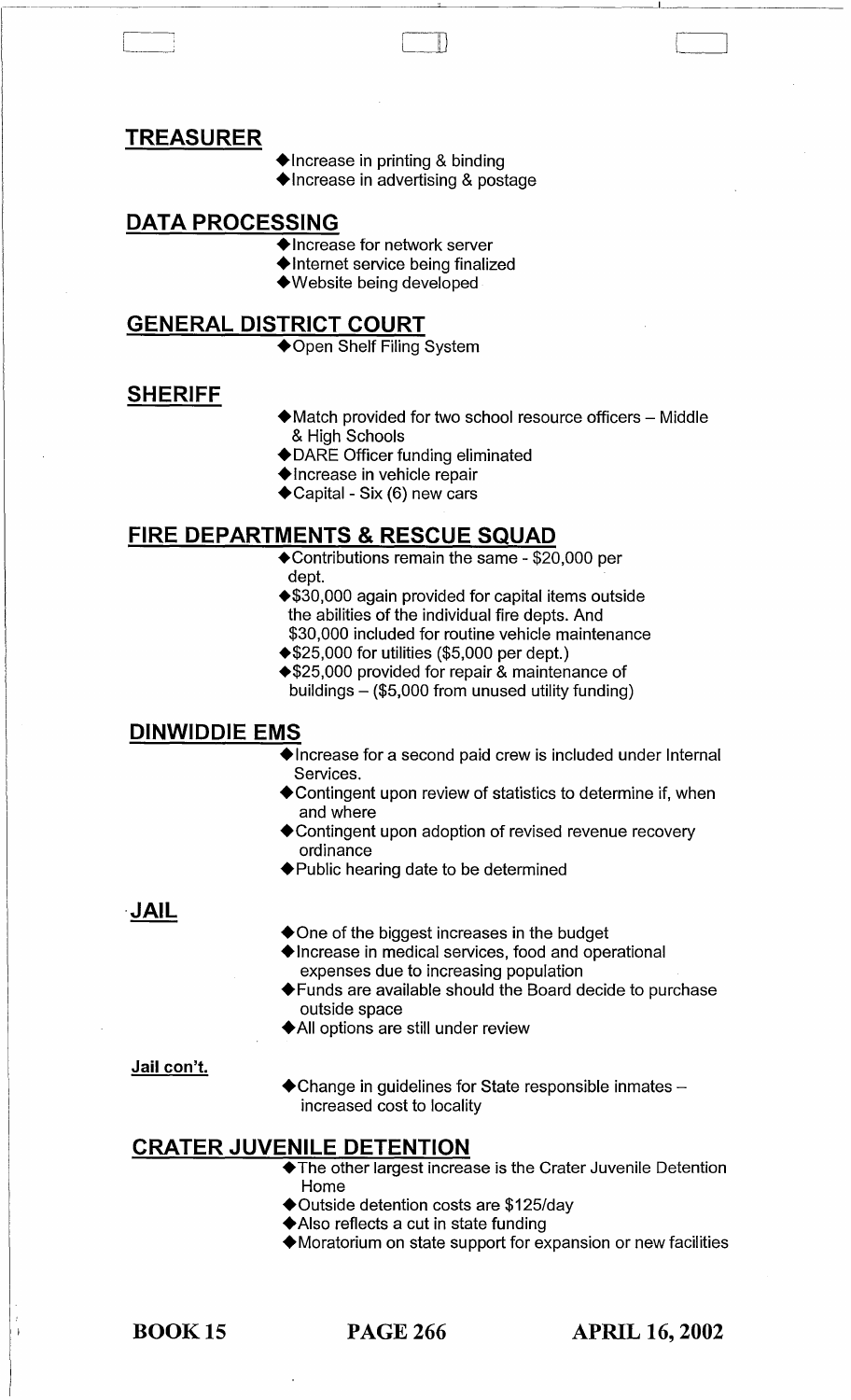# **ANIMAL CONTROL**

+Includes funding for replacement vehicle

# **PUBLIC SAFETY OFFICER**

◆Funding for Division Chief in present budget but hiring postponed until July 1

## **WASTE MANAGEMENT**

- ◆Governor has proposed an additional \$5/ton on trash deposited in Virginia landfills
- ◆Cost to Dinwiddie based on 2001 tonnage would be \$95,000 (not included)
- ◆ Continuing to pursue property for additional manned sites

## .BUILDINGS **AND GROUNDS**

- $\blacklozenge$  Additional janitor for public safety building and historic courthouse
- +Accompanying increase in supplies & equipment
- $\blacklozenge$  Increase in purchase of water  $-$  Rate increase for ARWA expansion - 5 million gallons for Dinwiddie

## **PLANNING & ZONING**

- ◆GIS position funding in FY02 but hiring postponed until July
- ◆Route 1 & Route 460 corridor study included
- ◆Increase for meeting expenses for members Board of Zoning Appeals

## **RECREATION**

◆Expenses for Eastside Enhancement Center shown as shift to new department Increase in Admissions with increase in programs offered (flow through)

## **OUTSIDE AGENCIES**

3% increase for outside agenciesFunding for the newly created South Central RC& D

## **TRANSFERS**

BOOK 15

PAGE 266 (A) APRIL 16, 2002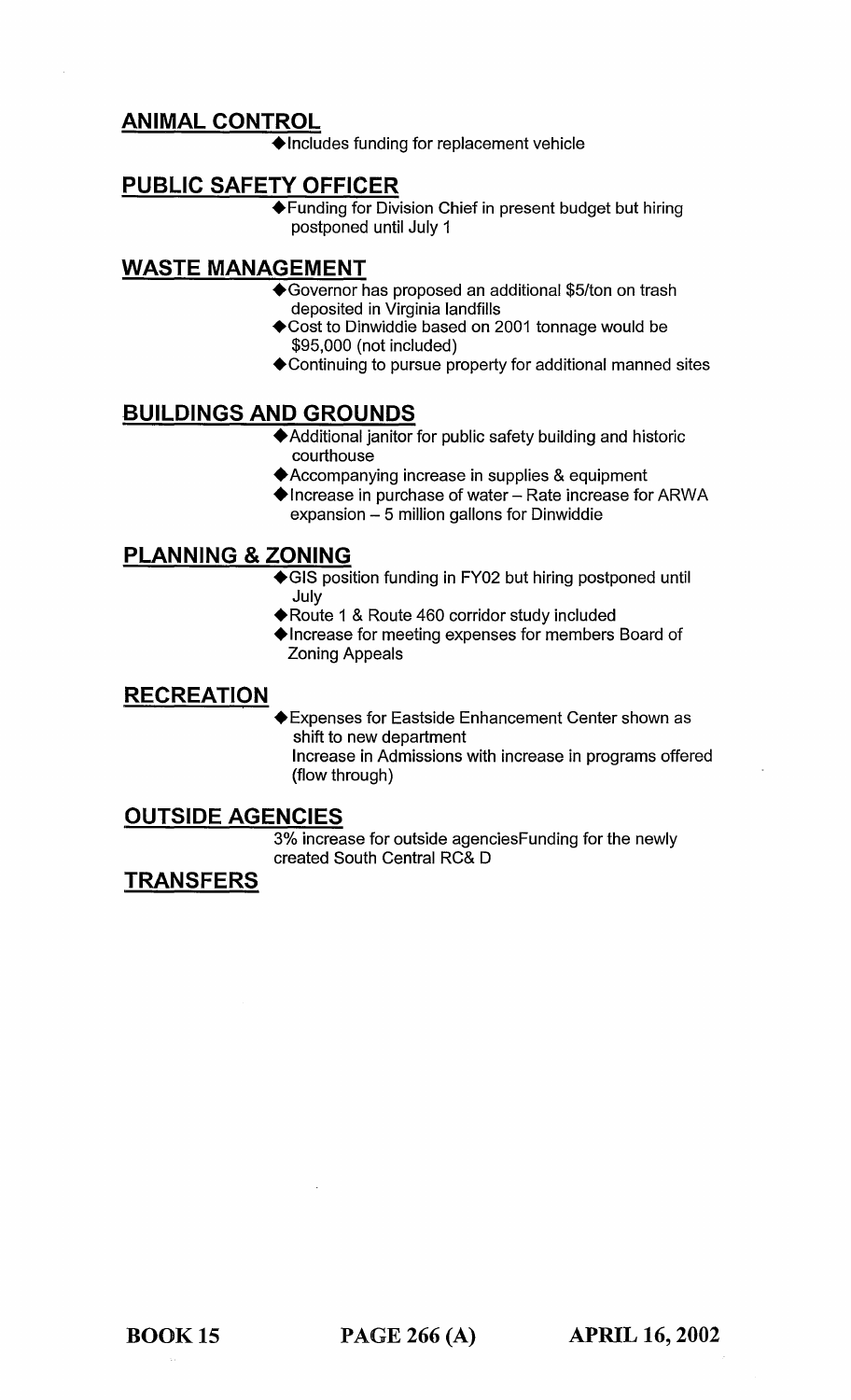- ◆Capital Projects Fund includes \$1 million transfer for CIP to be presented for public hearing in June.
- ◆\$20,000 transfer to OYCS
- ◆\$20,000 transfer to VJCCCA
- ◆ The School Transfer request was reduced by \$300,000; however, the Schools are still receiving:
- $*1,000,000$  in new operational funds
- ◆\$230,000 for insurance
- ◆\$100,000 for capital projects (roof work)

 $\sqcup$ 

◆\$20,569 increase in debt service

## DEBT SERVICE

- +Debt service payments for County projects increased by \$53,197. County picked up debt service local share of Airport improvements.
- Transfer from Meals Tax for School Debt Service is \$400,000.

#### E911

- +Increase reflects addition of ten new dispatchers and full operation of new communication center
- ◆ Possibility of having to increase fee next year from \$2 to \$3 depending upon revenue generated from new lines

## TAX RATES

The County Administrator gave the following overview of the proposed 2002 Tax Rates.

Unit Levy - All Districts - - \$100 Assessed Valuations

Proposed

| <b>Real Estate</b>                     | .77  |
|----------------------------------------|------|
| <b>Mobile Homes</b>                    | .77  |
| <b>Mineral Lands</b>                   | .77  |
| <b>Public Services</b>                 | .77  |
| <b>Personal Property</b>               | 4.90 |
| Personal Property - Volunteer Vehicles | -25  |
| <b>Machinery Tools</b>                 | 3.30 |
| <b>Certified Pollution Control</b>     | 3.30 |
| <b>Heavy Construction Machinery</b>    | 3.30 |
| Airplanes                              | .50  |
|                                        |      |
|                                        |      |

Mr. Bracey opened the Public Hearing on the Proposed Budget and Tax Rates.

The following citizens came forward requesting that the Board reconsider fully funding the Appomattox Regional Library budget:

- 1. Charles Koutnik, Executive Director, Appomattox Regional Library, 245 E. Cawson Street, Hopewell, VA
- 2. Lee Nora Everett, 24309 Wedgewood Road, Petersburg, VA.
- 3. Betty H. Mayes, 18306 Pine Oak Lane, Dinwiddie, VA

The following citizens came forward requesting that the Board reconsider fully funding the Office on Youth Commission Services budget:

1. Odessa Winfield, 20201 Harris Drive, Sutherland, VA

BOOK 15 PAGE 266 (A) APRIL 16, 2002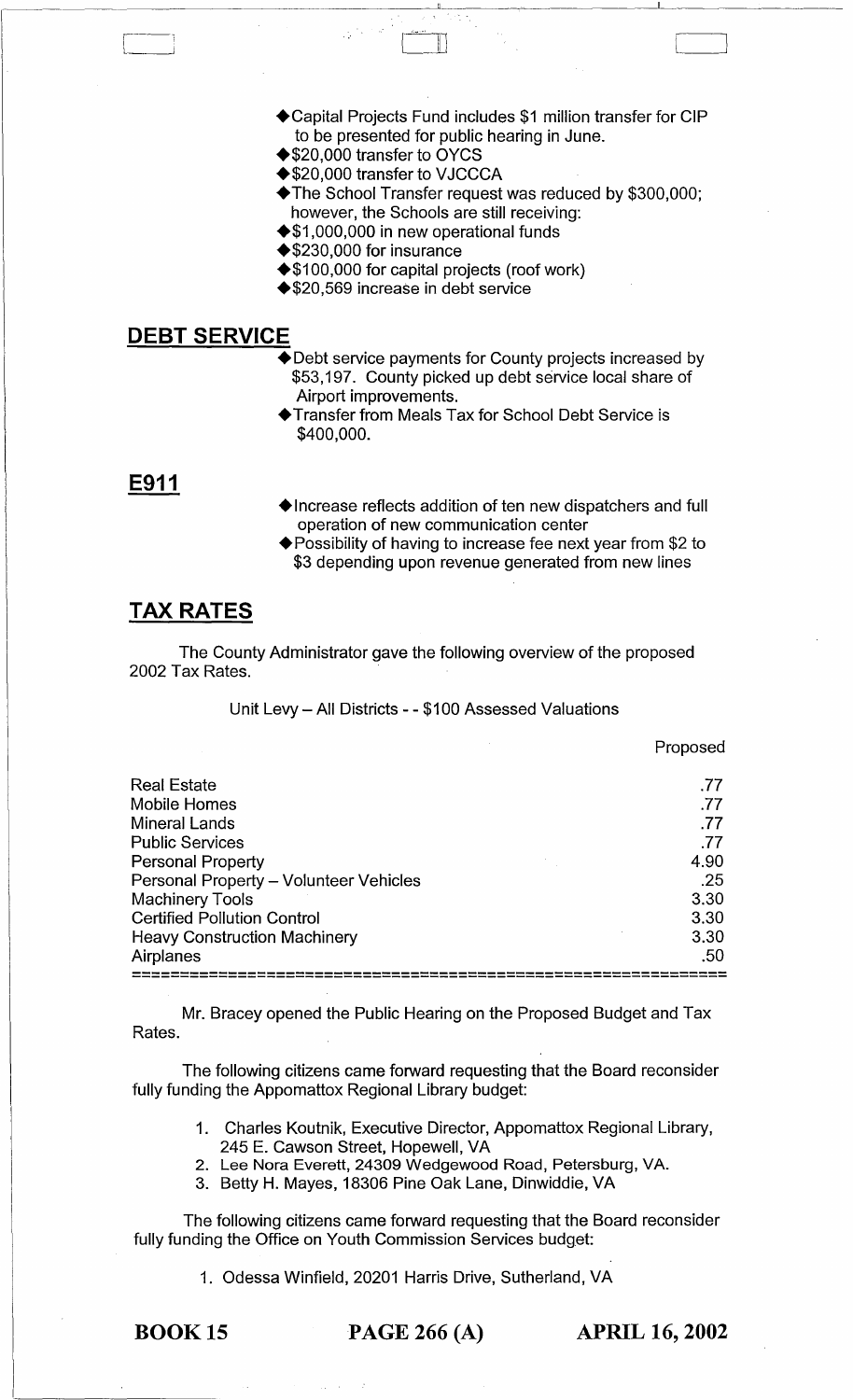- 2. Jessica Love, 27921 Perkins Road,
- 3. David Thompson, 21211 River Run Road, Petersburg, VA
- 4. Shekenya Chamblee, 15611 Baltimore Rd, DeWitt, VA
- 5. Barry Fox, 7716 Halifax Road, Carson, VA
- 6. Magnolia Rivers, 20109 River Road, Sutherland, VA

The following citizens came forward requesting that the Board reconsider fully funding the School Board budget:

- 1. Carol Fisher, 19405 Oxford Drive, Sutherland, VA
- 2. Lee Wise, P.O. Box 7, Dinwiddie, VA

Mr. Bracey closed the Public Hearing on the Proposed Budget and Tax Rates at 8:04 P.M.

#### IN RE: PUBLIC HEARING - ORDINANCE - JOINT POWERS **ASSOCIATION AGREEMENT - PURCHASE OF** ELECTRICAL POWER

This being the time and place as advertised in the Progress Index on April 2, 2002 and April 9, 2002 for the Board of Supervisors of Dinwiddie County, Virginia to conduct a Public Hearing to solicit public comments regarding the adoption of an ordinance authorizing the entering into with other local governments a joint powers association agreement for the purchase of electrical power.

The County Administrator explained that the Board had taken action on the agreement as a resolution at a prior meeting. However, VACo does require an ordinance adoption for the county's participation in the Joint Powers Association Agreement for the purchase of electrical power.

Mr. Bracey opened the public hearing on the Joint Powers Association Agreement.

Mr. Barry Fox, 7716 Halifax Road, Carson, VA, cautioned the Board to keep a close eye on deregulation of businesses. He commented usually that means higher prices not lower prices.

Mr. Bracey closed the public hearing at 8:11 P.M.

Upon Motion of Mr. Clay, Seconded by Mr. Haraway, Mr. Moody, Mr. Clay, Mr. Haraway, Mr. Bowman, Mr. Bracey, voting "Aye", the following Ordinance is adopted.

#### AN ORDINANCE AUTHORIZING THE COUNTY ADMINISTRATOR TO ENTER INTO A JOINT POWERS ASSOCIATION AGREEMENT

WHEREAS, the VML/VACo Virginia Power Steering Committee (the "Committee"), composed of representatives of the County of Dinwiddie and other local governments and political subdivisions of the Commonwealth, has for over several decades negotiated on behalf of such governmental units a standard form contract for their purchase of electricity supply and delivery service from Virginia Electric and Power Company ("Virginia Power") as a sole source provider; and

WHEREAS, political subdivisions of the Commonwealth of Virginia are authorized under Virginia law to exercise jointly powers that they otherwise are authorized to exercise independently, and the terms and conditions of such authorization are currently set forth in Sections 15.2-1300, et seq. of the Virginia Code (the "Joint Powers Act"); and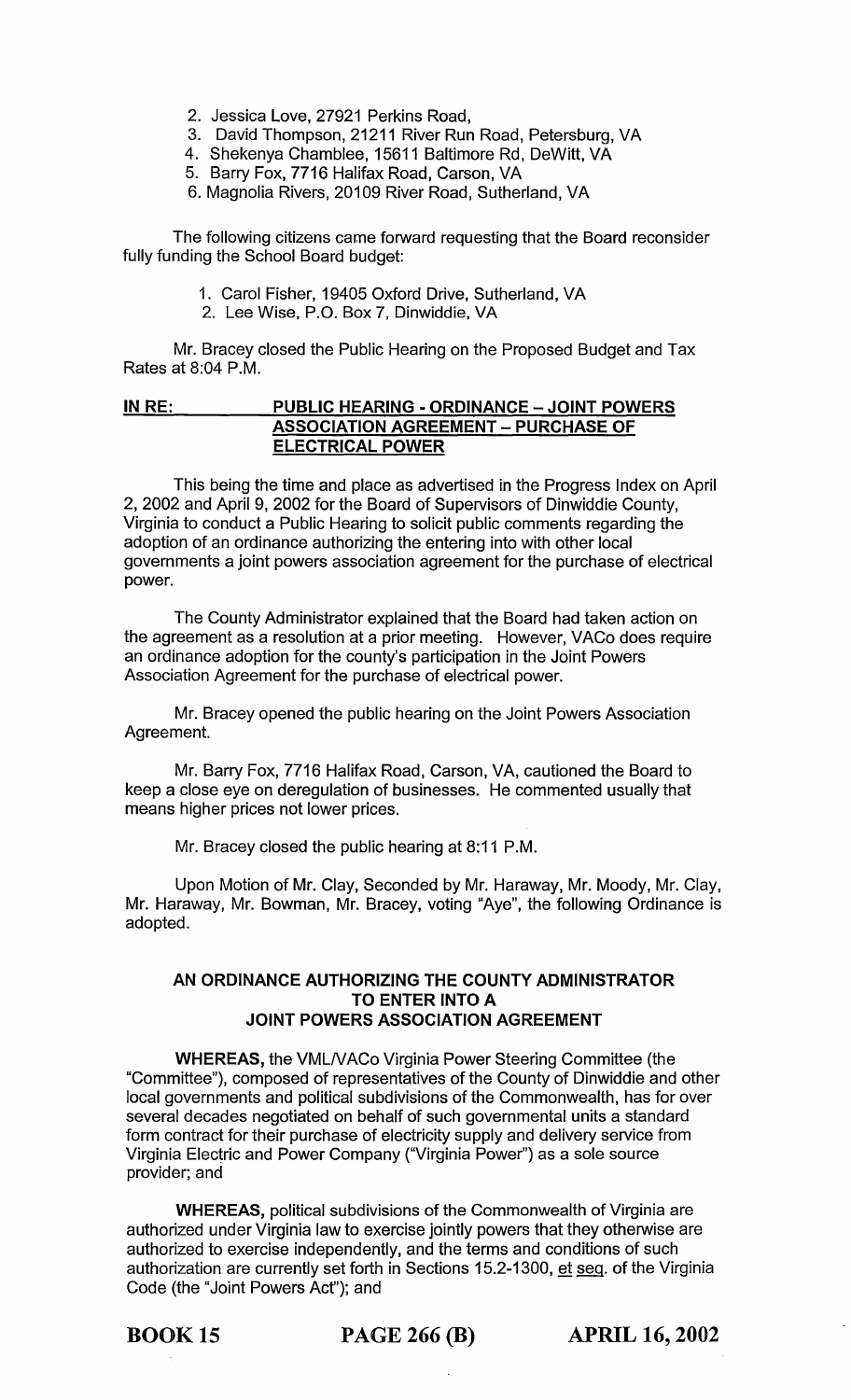**WHEREAS,** the Virginia Electric Utility Restructuring Act (the "Restructuring Act") further authorizes municipalities and other political subdivisions in the Commonwealth to aggregate their electricity supply requirements for the purpose of their joint purchase of such requirements from licensed suppliers and the Restructuring Act provides that such aggregation shall not require licensure; and

**WHEREAS,** the Virginia Public Procurement Act (the "Procurement Act") exempts from its competitive sealed bidding and competitive negotiation requirements (the "Requirements") the joint procurement by public bodies, utilizing competitive principles, of electric utility services purchased through member associations under the conditions set forth in the Procurement Act; and

**WHEREAS,** the Committee recommends that the aggregation and procurement of electric supply, electric delivery, and other energy-related . services ("Energy Services") be effectuated as provided in the Joint Powers Association Agreement, a copy of which is attached to and made part of this Ordinance (the "Joint Powers Agreement"), in accordance with applicable provisions of the Procurement Act, such as the utilization of competitive principles pursuant to an exemption from the Requirements; and

**WHEREAS,** the Committee also recommends that the other services provided by the Committee to its members be effectuated as provided in the Joint Powers Agreement, with such services consisting of (i) assistance in implementing standard form contracts for the purchase of services from incumbent electricity utilities, (ii) education of members regarding electricity procurement issues, (iii) monitoring of legal and regulatory developments affecting the provision of electricity service to local governments, and (iv) hiring of consultants and legal counsel to assist in its provisions of the foregoing services ("Steering Committee Services").

**WHEREAS,** it appearing to the Board of Supervisors of the County of Dinwiddie that the joint procurement of the Energy Services pursuant to the Joint Powers Agreement and the provision of Steering Committee Services pursuant to the Joint Powers Agreement is otherwise in the best interests of the County of Dinwiddie.

#### **NOW, THEREFORE, BE IT HEREBY ORDAINED that:**

(1) Competitive sealed bidding and competitive negotiation for the procurement of Energy Services are not fiscally advantageous to the public because the procurement process for Energy Services must be flexible enough to respond to quickly changing market conditions in which energy prices can fluctuate considerably on a daily or even hourly basis.

(2) The aggregation and joint procurement of the Energy Services pursuant to the Joint Powers Agreement is hereby approved.

(3) The provision of Steering Committee Services pursuant to the Joint Powers Agreement is hereby approved.

(4) The Joint Powers Agreement and the performance of the terms and conditions thereof on behalf of the County of Dinwiddie are hereby authorized and approved.

(5) The County Administrator is hereby authorized and directed to execute and deliver the Joint Powers Agreement on behalf of the County of Dinwiddie in substantially the form presented to this meeting.

(6) The payment obligations the County of Dinwiddie pursuant to the provisions hereof and the Joint Powers Agreement shall be subject to annual appropriation of requisite funds therefore by the Board of Supervisors.

(7) This Ordinance shall take effect immediately upon its adoption or passage.

BOOK 15 **PAGE 266 (B) . APRIL 16, 2002**